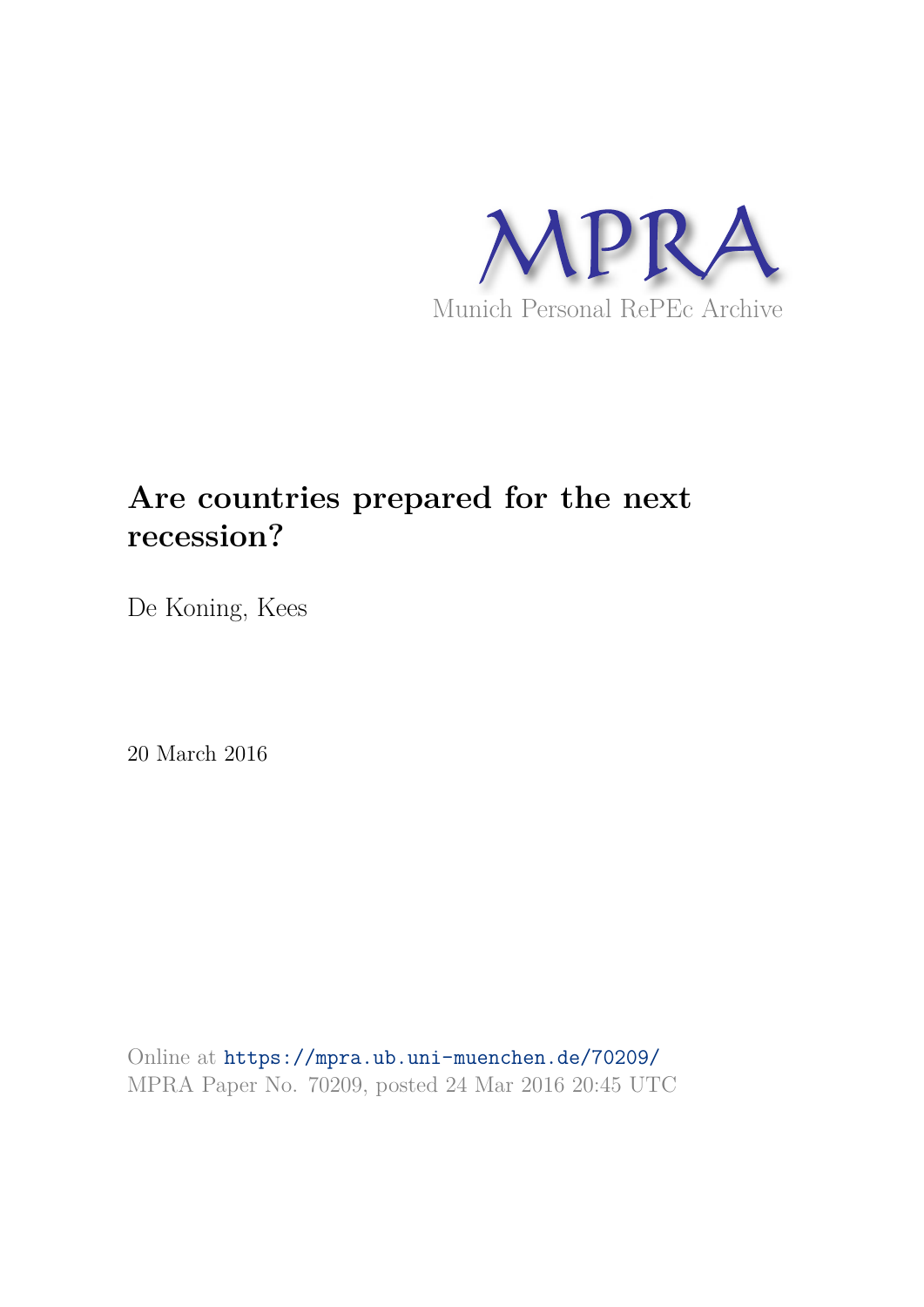Are countries prepared for the next recession?©Drs Kees De Koning

# Are countries prepared for the next recession?

**\_\_\_\_\_\_\_\_\_\_\_\_\_\_\_\_\_\_\_\_\_\_\_\_\_\_\_\_\_\_\_\_\_\_\_\_\_\_\_\_\_\_\_\_\_\_\_\_\_\_\_\_\_\_\_\_\_\_\_\_\_\_**

**\_\_\_\_\_\_\_\_\_\_\_\_\_\_\_\_\_\_\_\_\_\_\_\_\_\_\_\_\_\_\_\_\_\_\_\_\_\_\_\_\_\_\_\_\_\_\_\_\_\_\_\_\_\_\_\_\_\_\_\_\_\_\_\_\_\_\_\_\_\_\_\_\_\_\_\_\_\_\_\_\_\_\_\_\_\_\_\_\_**

**By**

**Drs Kees De Koning**

**20th March 2016**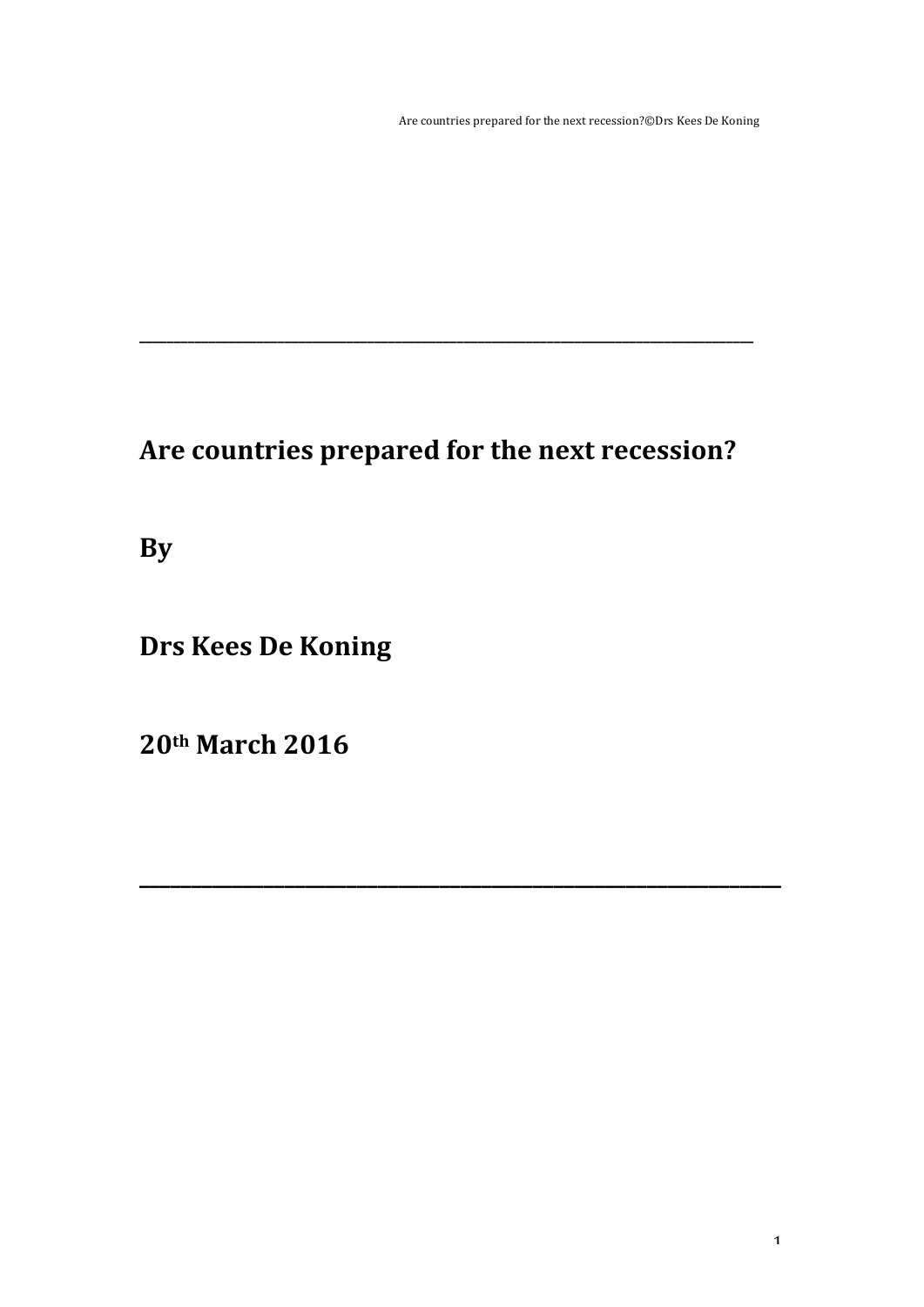Are countries prepared for the next recession?©Drs Kees De Koning

Table of contents:

|                                                                                                                                         | Page |
|-----------------------------------------------------------------------------------------------------------------------------------------|------|
| Introduction                                                                                                                            | 3    |
| 1. Why a National Mortgage Bank may be needed                                                                                           | 5    |
| 1.1 Different patterns of a financial crisis for a government,<br>the banking sector, companies, investors and individual<br>households | 5    |
| <b>1.2 Consumer protection</b>                                                                                                          | 6    |
| 2. How setting up a National Mortgage Bank may serve as a<br>macro-economic tool                                                        | 7    |
| 2.1 The creation of a lender of last resort for individual<br>households                                                                | 7    |
| 2.2 How an NMB could operate                                                                                                            | 8    |
| 2.3 Economic benefits of having an NMB                                                                                                  | 9    |
| 3. The moral hazard question                                                                                                            | 10   |
| 4. Possible application of an NMB type of action                                                                                        | 12   |

13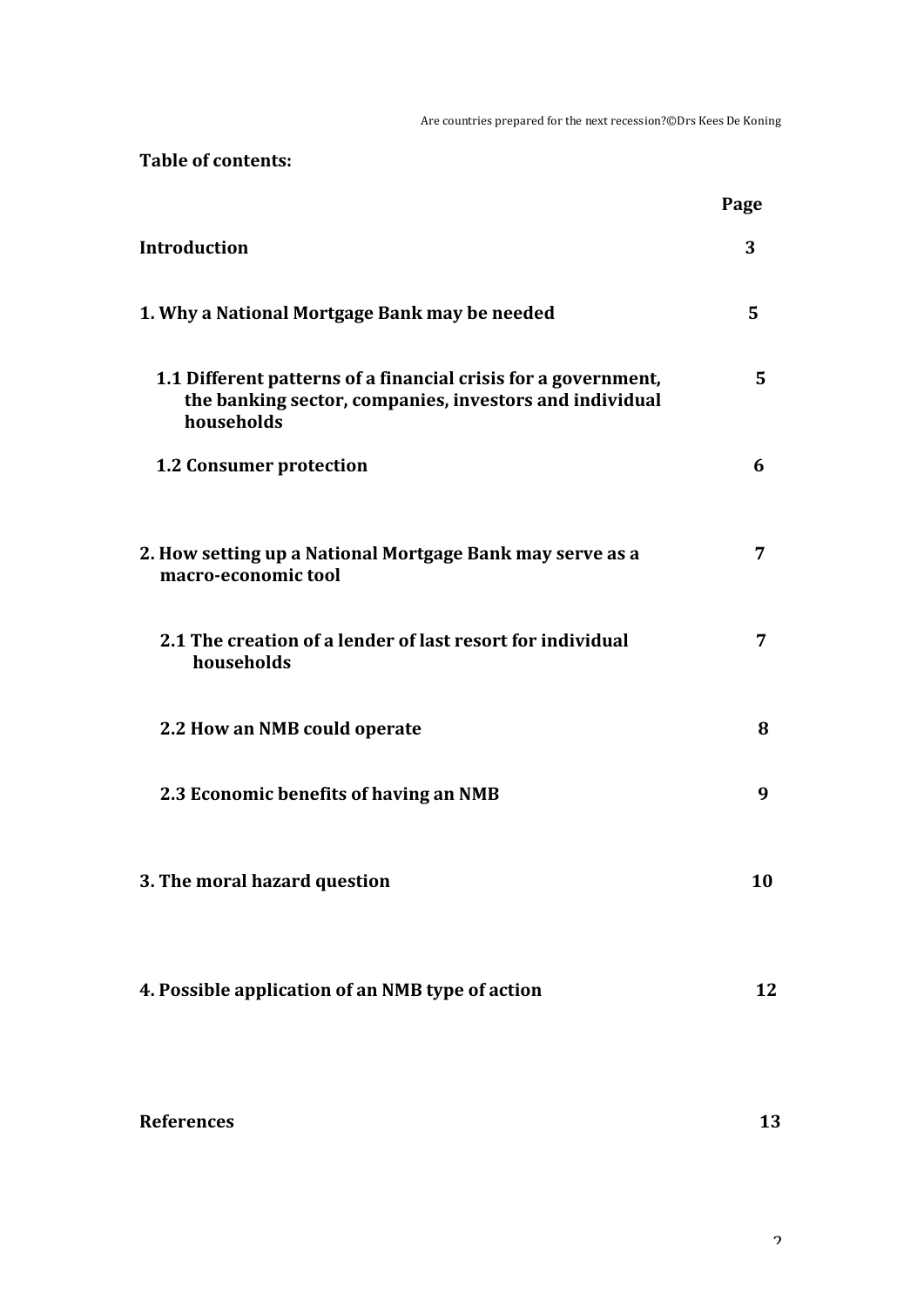## **Introduction**

'Act now on world turmoil', says the International Monetary Fund in a recent speech by David Lipton<sup>1</sup>, the watchdog's second in command. The global economy is 'clearly at a delicate juncture' and the 'risk of economic derailment has grown'. 'A sharp retrenchment in trade is taking place' as economies around the world have slowed down.

'Credit boom shows signs of bursting'<sup>2</sup> warns the Bank for International Settlements. Global debts now stand at over 200% of GDP, exceeding levels seen before the financial crisis of 2007.

With warnings from these global institutions, it may be appropriate to raise the questions: 'Are countries prepared for the next recession?' 'Are central banks equipped to deal with such recessions or have central banks used all their ammunition?' 

The IMF was set up with a primary purpose to ensure stability in the system of exchange rates and international payments. It advises governments through its surveillance reports for its 188 member states and it has at its disposal about \$1.2 trillion to help countries in financial difficulties. It is a government-togovernment organization, acting as lender of last resort to governments, when needed.

The main objectives of central banks are external and internal. An external aim is to maintain stability of the currency against other currencies. The internal aim is to ensure that the value of the currency is maintained in purchasing power terms. Another internal aim is to supervise banks and act as lender of last resort for the banking sector, sometimes including non-banks operating in the financial sector, like pension funds. Finally some central banks have domestic economic objectives, like the aim to achieve a high level of employment.

In this institutional set up, there appears to be a missing link. Which institution has been or should be designated as lender of last resort to individual households? Privately owned banks cannot fulfill such role as their aim is to recover all money due when a loan facility is no longer serviced on time. Central banks cannot do it either, as their role is to supervise the banking sector. The U.S. experience as described by Dr. Bernanke in his book: 'The Courage to Act' was that no consensus could be reached over the manner of how to deal with foreclosure proceedings and home repossessions. In the U.S. over the period 2006-2013 21.3 million households, who faced foreclosure procedures, were left

 

<sup>&</sup>lt;sup>1</sup> http://www.imf.org/external/np/speeches/2016/030816.htm

<sup>2</sup> http://www.telegraph.co.uk/business/2016/03/04/debtor-days-are-over-asbis-calls-time-on-world-credit-binge/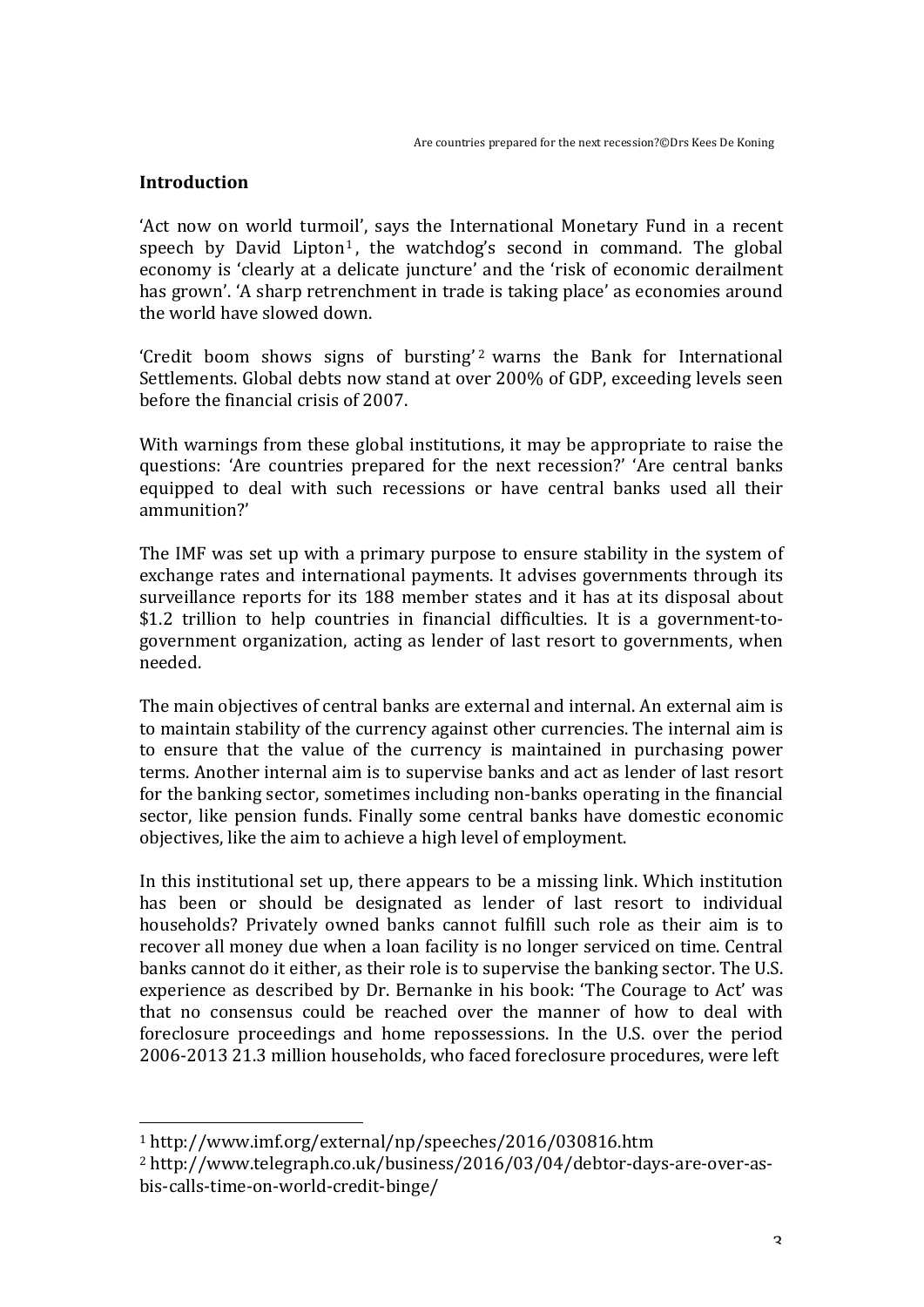to their own devices and 5.8 million households paid the ultimate price in having their homes repossessed.

This paper will set out the case for establishing a new tool of economic policy: a National Mortgage Bank (NMB), to be used only as and when the collective of individual households acting as long-term borrowers see their financial position weakened due to the threats of a recession. The tool can both be used as a preventive instrument as well as a corrective one. Without its existence such actions cannot be taken. It will be the households' equivalent of lender of last resort.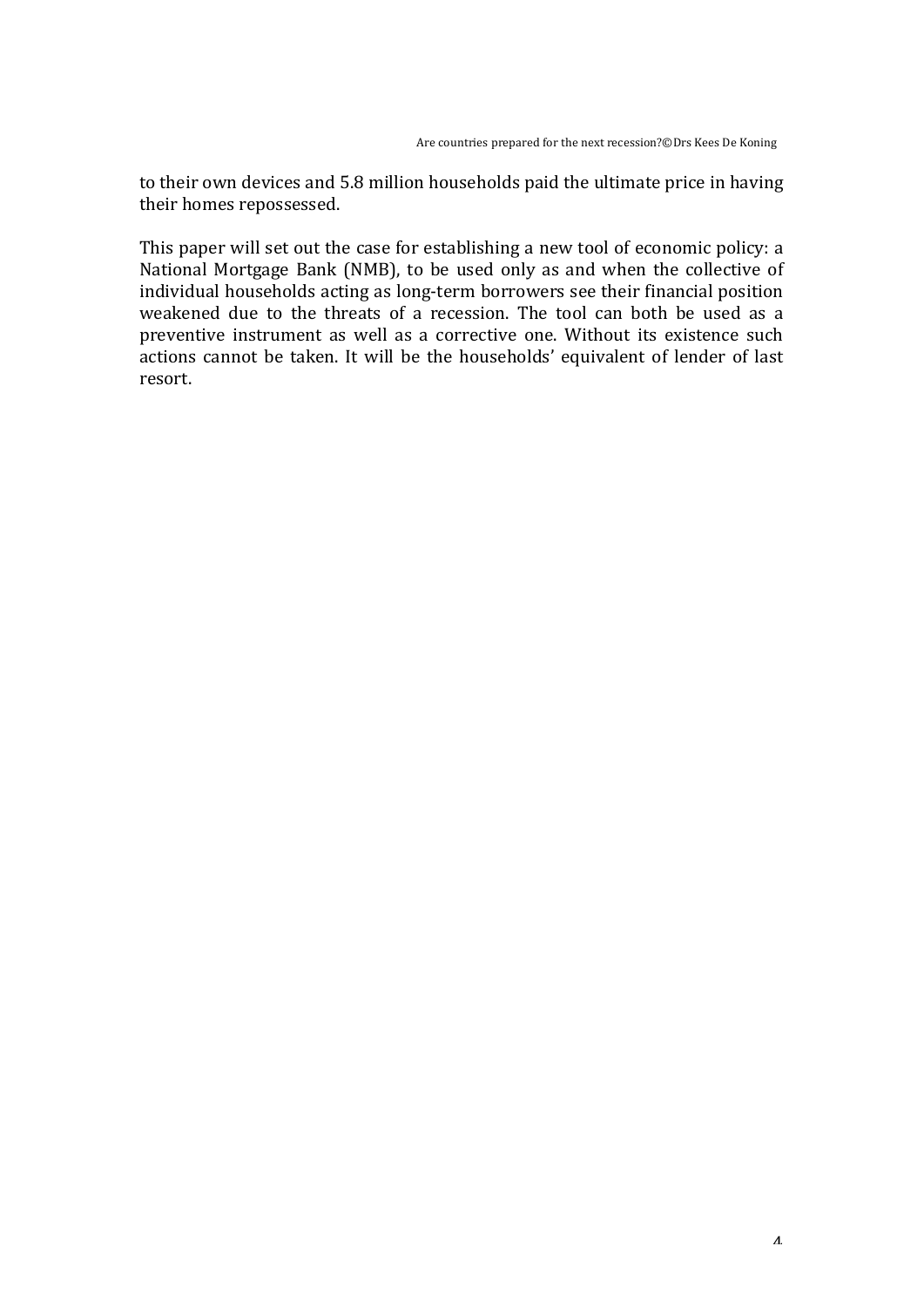# **1. Why a National Mortgage Bank may be needed**

## **1.1.** Different patterns of a financial crisis for a government, the banking sector, companies, investors and individual households.

One may wonder if the nature of a financial crisis is the same for a government. for companies, for banks and investors and for individual households acting as borrowers. A government ends up in trouble when it cannot or does not raise sufficient taxes to service its government debt. It might need outside help to survive or it might have to depreciate the value of its currency towards other currencies. Companies may get into financial trouble for all kind of reasons: low demand for their goods or services; a wrong type of financing a company's debt compared to its equity base; international competition based on lower overseas product costs and changes in commodity and other input prices for instance. Banks may also get into financial difficulties if the quality of their loan book deteriorates dramatically or if depositors take fright about a bank's stability and start a run on a bank. Investors may panic when obligations on payments due to them are not fulfilled or when expectations about future economic developments take a turn for the worse. Individual households may get into financial trouble through losing their jobs, through increases in the cost of funding their mortgage loans or through inflation levels of goods and services or tax increases exceeding their increase in income levels.

This summary of possible causes of a financial crisis for a government, for companies, banks, investors and individual households is not exhaustive, but it shows that the concept of a financial crisis is different for different households in a society.

In Ben Bernanke's book: "The Courage to Act"<sup>3</sup> the start of the financial crisis was evidenced by BNP Paribas' decision on August 9, 2007 to bar investors from withdrawing money from three investment funds that held securities backed by U.S. sub-prime mortgages. The bank indicated that it could not determine the value of its funds because of the "complete evaporation of liquidity". No investors were willing to invest in these funds any longer.

What caused the investor crisis in 2007 was the result of a financial crisis for individual households that had started in 2006 already. In the U.S. in 2006 545,000 foreclosures were completed. By 2007 this level had more than doubled to  $1,260,000$ . Home repossessions did grow from  $268,532$  in  $2006$  to  $489,000$  in 2007.4 Foreclosures and repossessions are a consequence of the mortgage-

 

<sup>&</sup>lt;sup>3</sup> Ben S. Bernanke: "The courage to act" 2015, W.W. Norton & Company Ltd, ISBN 978-0-393-24721-3 

<sup>4</sup> http://www.statisticbrain.com/home-foreclosure-statistics/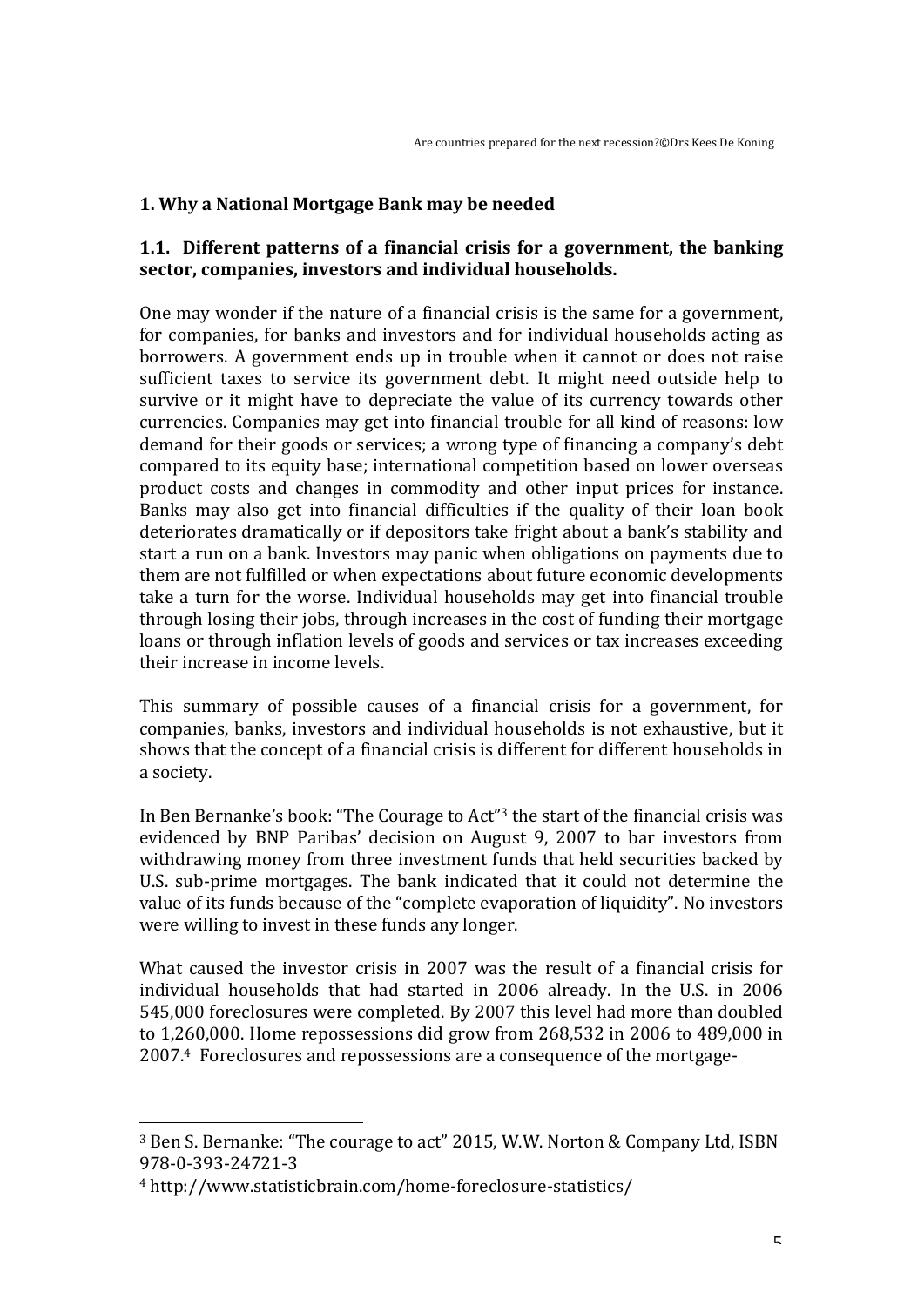lending pattern to the collective of individual households during previous periods. The individual households' financial crisis had its origin in the change in outstanding mortgage levels. In 1997 the increase in outstanding mortgage levels was \$180 billion; by 2005 it had increased nearly six-fold to \$1.053 trillion.<sup>5</sup> Only from 2004 did sub-prime mortgages started to play a significant role. By 2008, sub-prime mortgages did not exceed more than  $13\%$ <sup>6</sup> of the total outstanding mortgage portfolio of just over \$10 trillion. It was not just the subprime mortgage crisis, but the excessive home mortgage lending pattern over the period 1997-2005 that ultimately caused the collective individual households' financial crisis.

The investor crisis of 2007 led to the banking crisis of 2008. I.P Morgan rescued Bear Stearns in April 2008, but only with the help of a \$30 billion non-recourse loan by the Fed. Worse was to come for other financial institutions, like Lehman Brothers and AIG for instance.

By 2008 consumer confidence had dropped considerably, house prices had shown a sharp drop and unemployment levels were up substantially.

The U.S. individual households' financial crisis had led to a full-blown economic and financial crisis for the U.S. and ultimately other countries' banking sectors, for worldwide investors and for the U.S. and other governments.

### **1.2 Consumer protection**

 

In Ben Bernanke's book: "The Courage to Act", the issue of consumer protection is extensively dealt with (pages 98-106). Within the Fed a Division of Consumer and Community Affairs existed since 1998. According to the book, this Division had a relatively low status within the Board and lacked the resources of supervisors focused on safety and soundness. Not only that, but the Fed only supervised a relatively small number of banks, while State and other regulators supervised the majority of banks. In 1994 Congress with the support of the Fed passed the Home Ownership and Equity Protection Act (HOEPA), to outlaw abusive mortgage lending practices. The Act concentrated on predatory lending practices which included 'bait and switch' (borrowers receive a different type of loan than they were told to expect); 'equity stripping' (lending to borrowers without enough income to repay, with the intent of ultimately seizing their homes); 'loan flipping' (racking up loans and fees by encouraging repeated refinances) and 'packing' (charging borrowers at mortgage origination for unnecessary services). The HOEPA legislation aimed to prevent predatory lending practices, but not to impede 'legitimate' subprime access to the mortgage markets. 

<sup>&</sup>lt;sup>5</sup> http://www.federalreserve.gov/releases/z1/current/z1r-5.pdf and previous releases

 $6$  http://business.cch.com/images/banner/subprime.pdf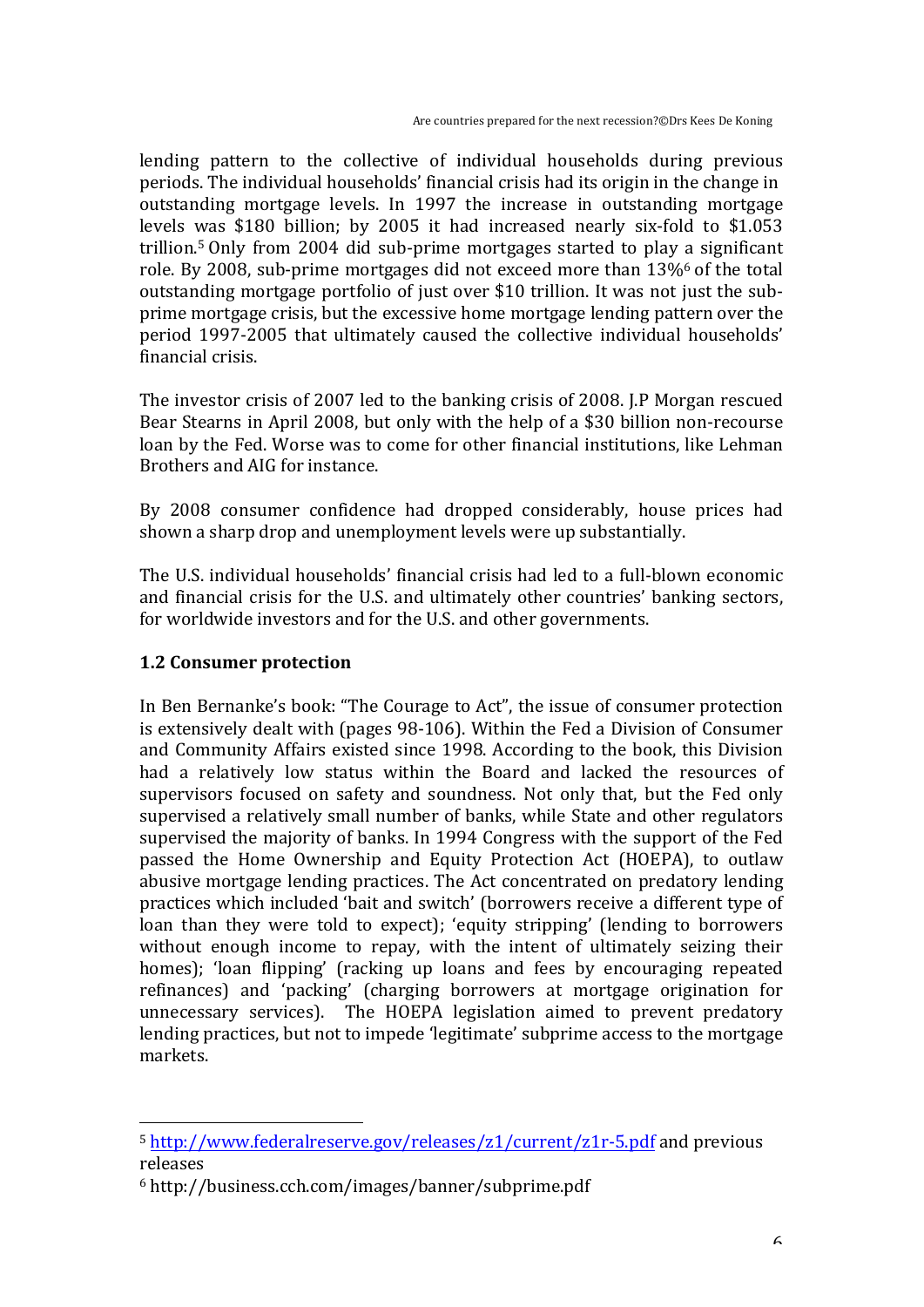As the book describes, there were weaknesses in oversight in the run up to the financial crisis. The Fed was given the responsibility for implementing the law, but in many cases State and other supervisors had to execute it. Responsibility and oversight were often not in the same hands. In the meantime greedy and unethical lenders had made hundreds of thousands of bad mortgage loans. They were not stopped.

The conclusion out of the above is that, in the U.S., consumer protection was focused on stamping out bad practices in the mortgage-lending sector; in other words it focused strongly on actions of the lenders rather than on the impact to the borrowers. The HOEPA act has in its title "Equity Protection". When actions failed to stop the lenders, very little was done to protect the equity position of the **borrowers**.

There is a second, more relevant, conclusion. The impact of a national mortgage portfolio does not only depend on the quality of the mortgages granted, but also on the annual increase in mortgage lending volumes. As the U.S. experience showed, in 1997 the volume increase in outstanding mortgage levels was \$180 billion. By 2005, this level had reached \$1.053 trillion or a nearly six-fold increase. In this author's view, the influence of the volume effect has often been overlooked, while bad market practices have gotten most of the attention. Support for this statement can be drawn from the statistics of foreclosure proceedings and home repossessions. Over the period 2006-2013 21.3 million U.S. households were confronted with foreclosure proceedings. This number represented nearly 45% of all mortgagors. Compare this to the market share of subprime mortgages of  $13\%$  in 2008. Over the same period 5.8 million homes were repossessed; 1 out of every 8 households with a mortgage lost their home. They certainly were not all subprime mortgagors!

The Home Ownership and Equity Protection Act did not address the volume of lending aspect. Consumer protection at the macro economic level did not enter into the thought process in drafting the Act. The Act was aimed at eliminating bad lending practices rather than managing the effects of a mortgage-lending boom. Collective equity protection or in simple terms helping the 21.3 million U.S. households in financial difficulties was and has not been practiced in the U.S.

### 2. How setting up a National Mortgage Bank may serve as a macro**economic** tool.

### **2.1 The creation of a lender of last resort for individual households**

A National Mortgage Bank (NMB) would not be a mortgage lender or originator in the normal sense. One could not visit its office to obtain a mortgage. It is also not a Fannie Mae or Freddy Mac, organizations that facilitate long-term fixed rate mortgages. What it would be, is an instrument of economic policy, only to be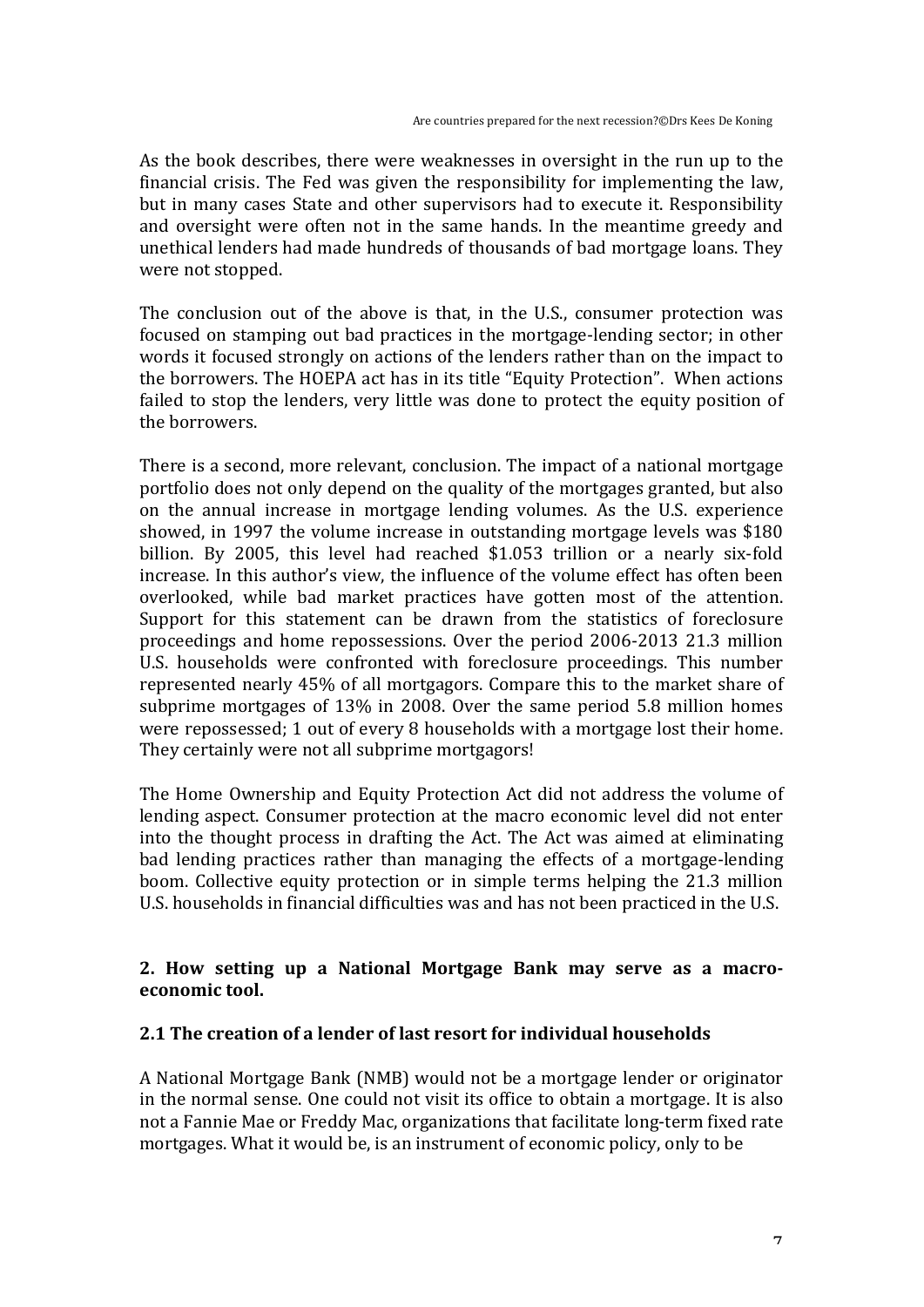called into action as and when the number of foreclosure proceedings start to grow substantially.

An increase in foreclosure proceedings has a detrimental effect on economic growth. In the case of the U.S. for instance, the pressure on households to repay outstanding mortgages along the agreed repayment schedules forced many households to forego expenditure on other goods and services. From 2008 two effects occurred: the first one was that collectively nearly all the 45 million households that had a mortgage started reducing their mortgage levels. The net effect was that over the period 2008 Quarter 3-2015 Quarter 1 the total level of outstanding mortgages dropped from \$10.658 trillion to \$9.372 trillion, reflecting a drop of just over  $12\%$  over this period. The second effect was that annual housing starts dropped from 1.8 million units in 2006 to 554 thousand in 2009 and continued to increase slowly to reach 1.178 million on an annualized basis by February 2016. With a growing population neither a reduction in the total outstanding mortgage portfolio and/or a reduction in new housing starts bodes well for economic growth levels.

In preparation for countering the next recession, countries could take the step to legislate for and subsequently set up a National Mortgage Bank.

#### **2.2 How an NMB could operate**

As the mortgage crisis originated in the U.S., it is probably appropriate to take this country as an example of how an NMB could work.

- Legal framework law: A law could be formulated which sets out the operating structure for an NMB, its legal rights and obligations, its funding structure and its first management set up;
- Ownership: Due to its character as a tool of economic policy, the NMB needs to be a 100% owned U.S. government entity;
- Start and closure of the operating period: A designated team from the U.S. government charged with economic policy decisions could instruct the NMB to start operating. The basis for such decision is a rapid increase in the level of foreclosure proceedings. The same team would decide when to close the operating period when the level of foreclosures drops off rapidly;
- Tools: The tools handed to the NMB will be to provide cash to individual households confronted with foreclosure proceedings. The quantum of cash received could vary from income class to income class, with for instance the lowest income class to receive up to  $60\%$  of monthly payments, the second group 50%, etc. These payments vary per mortgagor, but include an interest and a principal element. The duration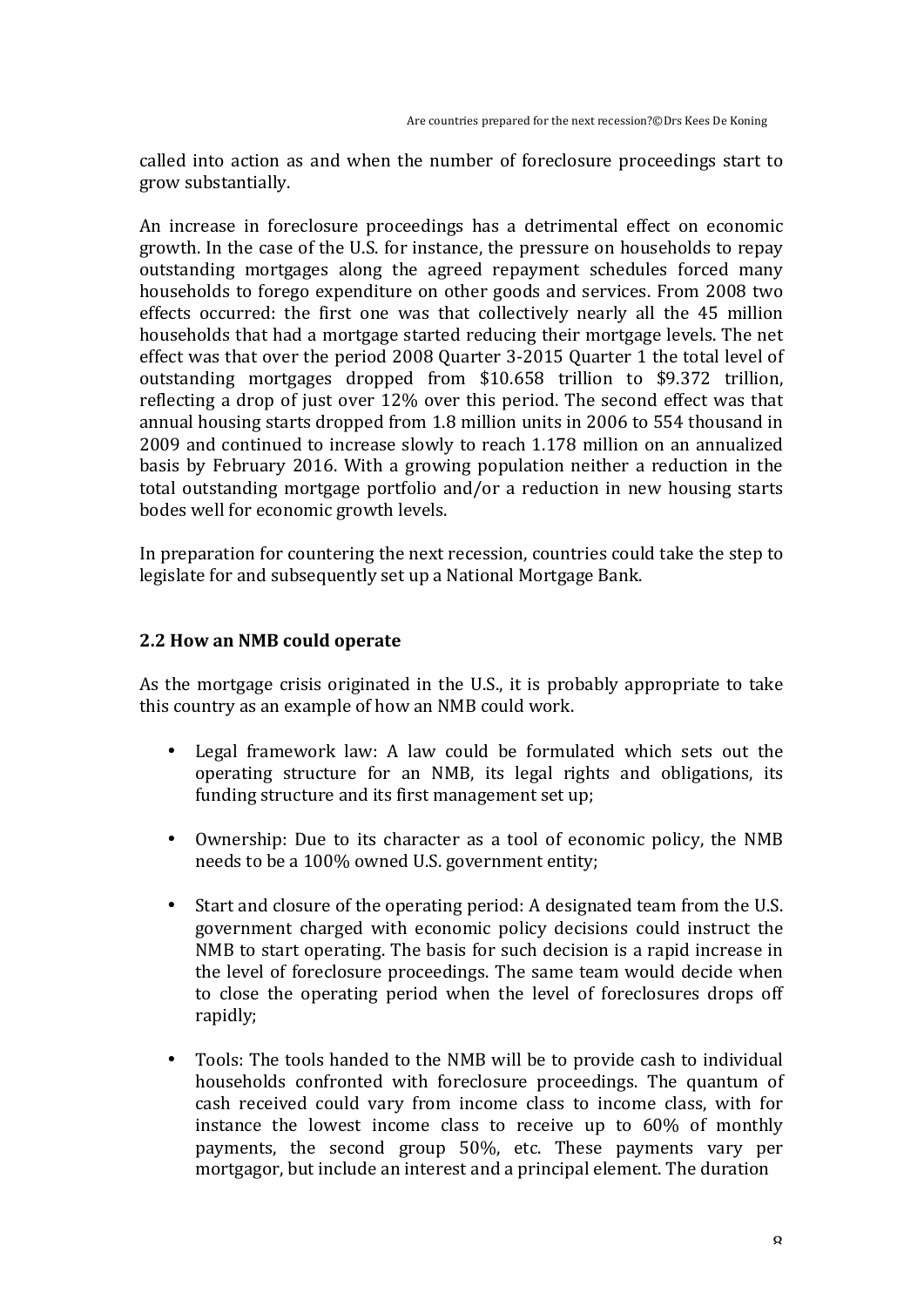Are countries prepared for the next recession?©Drs Kees De Koning

of such payments could be decided by above designated team on basis of the status of the recovery. Company owned or other buy-to-let mortgagors may not qualify. During the economic recovery period the funds provided could be granted at  $0\%$  interest rate. During the designated 'economic recovery period' and thereafter a sub-ordinated mortgage would be granted to the NMB as security over the accumulated principal amount lent. Such sub-ordination would be to the existing level of an outstanding mortgage only. After the closure of the economic recovery period all amounts granted to households would increase their mortgage debt to the NMB. The NMB could fund itself with funds from the Federal Reserve, based on a U.S. government guarantee. In the period after recovery, the payments could be gradually lowered to zero, and the interest rate of the loan set at the ten-year government bond rate plus a small margin. After the official end of the recovery period mortgagors could be asked to gradually fully service their interest payments. The ultimate repayment of the outstanding principal amount could take place as and when the borrower wishes and is alive. Upon death the full amount outstanding becomes payable;

- Referral process: As soon as banks or financial institutions declare that a individual mortgagor has been informed about foreclosure, the case should be transferred to the NMB;
- Beneficiaries: Significant beneficiaries of the risk sharing approach would be the lending banks and mortgage bondholders. The NMB should be placed in a position to charge the fund providers for the reduced risks over their mortgage related portfolios.

### **2.3 Economic benefits of having an NMB**

There will be a number of main benefits from having an NMB in operation. A first one is related to the spending power of individual households. The cash injection will help mortgagors to fulfill their mortgage obligations, but equally it enables them to continue to spend on other goods and services. Had the NMB been in place in 2007, such increased levels of economic activity would have increased government tax revenues. As a consequence, the NMB's operation would have markedly slowed down the U.S. government debt increase. The actual level of government debt increased from \$9 trillion in 2007 to \$19 trillion now (March 2016).

A second benefit is related to house prices. When the majority of foreclosure proceedings no longer lead to home repossessions, house prices will drop less forcefully and be more stable. Such stability will encourage potential homeowners to come to the housing market. This may also lead to a more stable level of new housing starts.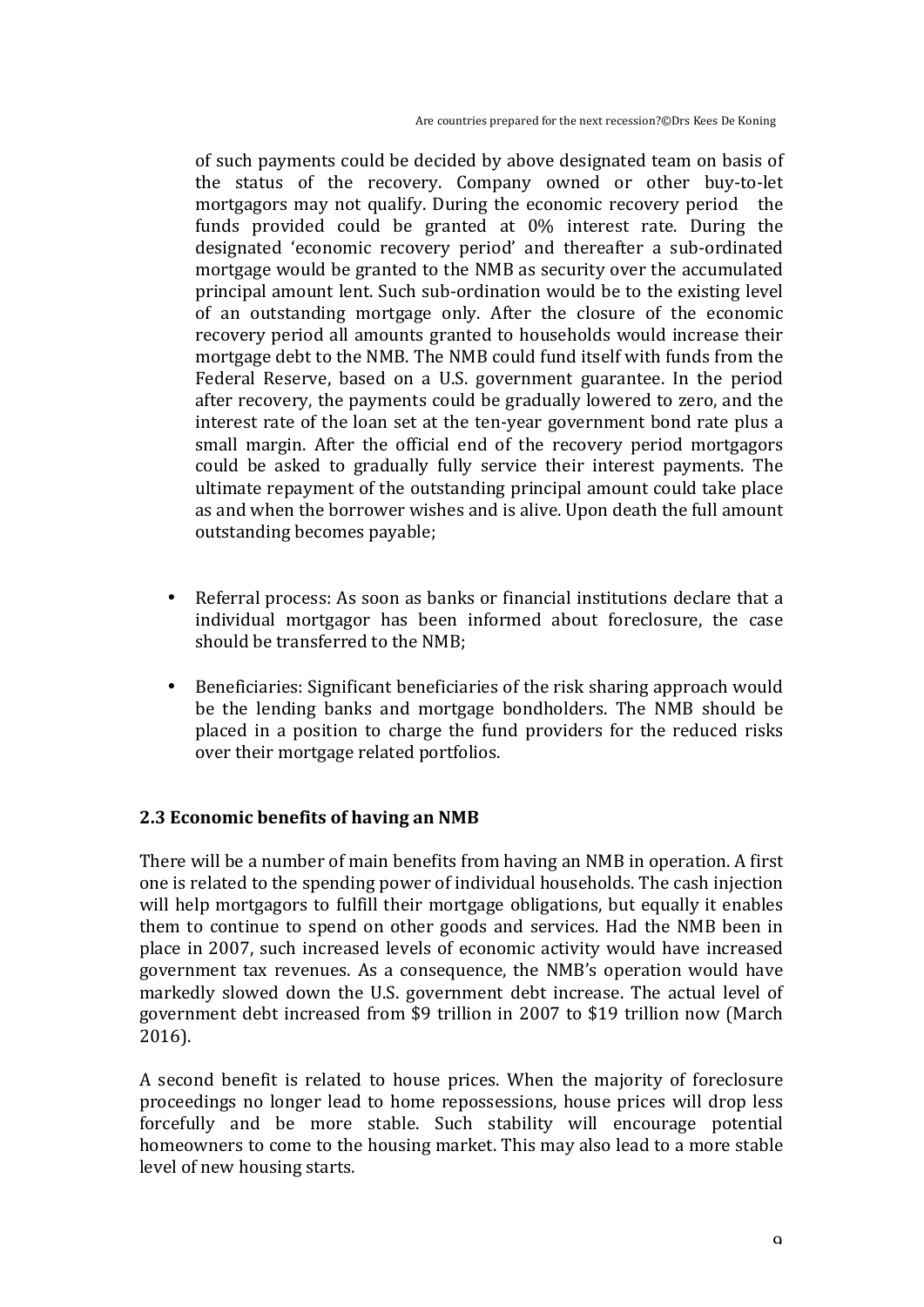Introducing the NMB system makes individual households less reliant on extremely low interest rates. The aim of the NMB is not to attract more households to the housing market. Commercial banks do that. The NMB's aim is to help existing homeowners to fulfill their mortgage obligations. For these homeowners, it will turn a long-term borrowing position into a temporary favorable cash flow position, independent of the current prevailing interest rate. When consumer demand levels fluctuate less, there is less need for an interest rate stimulus

With the existence of an NMB, the Fed's interest rate setting policy will become slightly easier.

Quantitative easing injections reflect an indirect method of encouraging borrowings. Setting up an NMB helps households in need to fulfill their existing mortgage obligations in a direct manner, rather than involve them in more borrowings. It re-aligns outstanding debt with future earnings levels. An NMB creates a direct link between maintaining consumption levels and existing household debt levels. An economy will be made less dependent on OE injections.

In a previous paper: "Why borrowers rather than banks should have been rescued"<sup>7</sup>, the author did calculate that the total NMB lending level during the operating period  $2006-2013$  would have been about \$1.2 trillion. This amount consists partly of the zero interest rate subsidy during the period classified as the recovery period; for the remainder it covers principal amount payments as advanced by the NMB to the borrower. The combined amount is still \$500 billion less than the Fed –as a result of its quantitative easing operations-has currently in mortgage-backed securities on its books. Without knowing the exact composition of the U.S. mortgage portfolio at any given time, it is difficult to be precise which share of the \$1.2 trillion would have been disbursed by the NMB as a gift to the mortgagors. The key cash transfer element would have been a very welcome rearrangement of an individual household's cash flows. Improvements in short-term liquidity will help long-term solvency for households.

### **3.** The moral hazard question

 

If banks knew in advance that arrangements would be in place which would rescue them from the consequences of excessive risk taking, they might be tempted to take on even more risks: moral hazard. As was the case in 2006-2008, nearly all-large banks had gambled on a government bailout, as they were perceived to be "too big to fail". The economic consequences of a major bank failure were regarded as unacceptable as many more households and other banks would have seen their assets become worthless.

<sup>7</sup> https://mpra.ub.uni-muenchen.de/68990/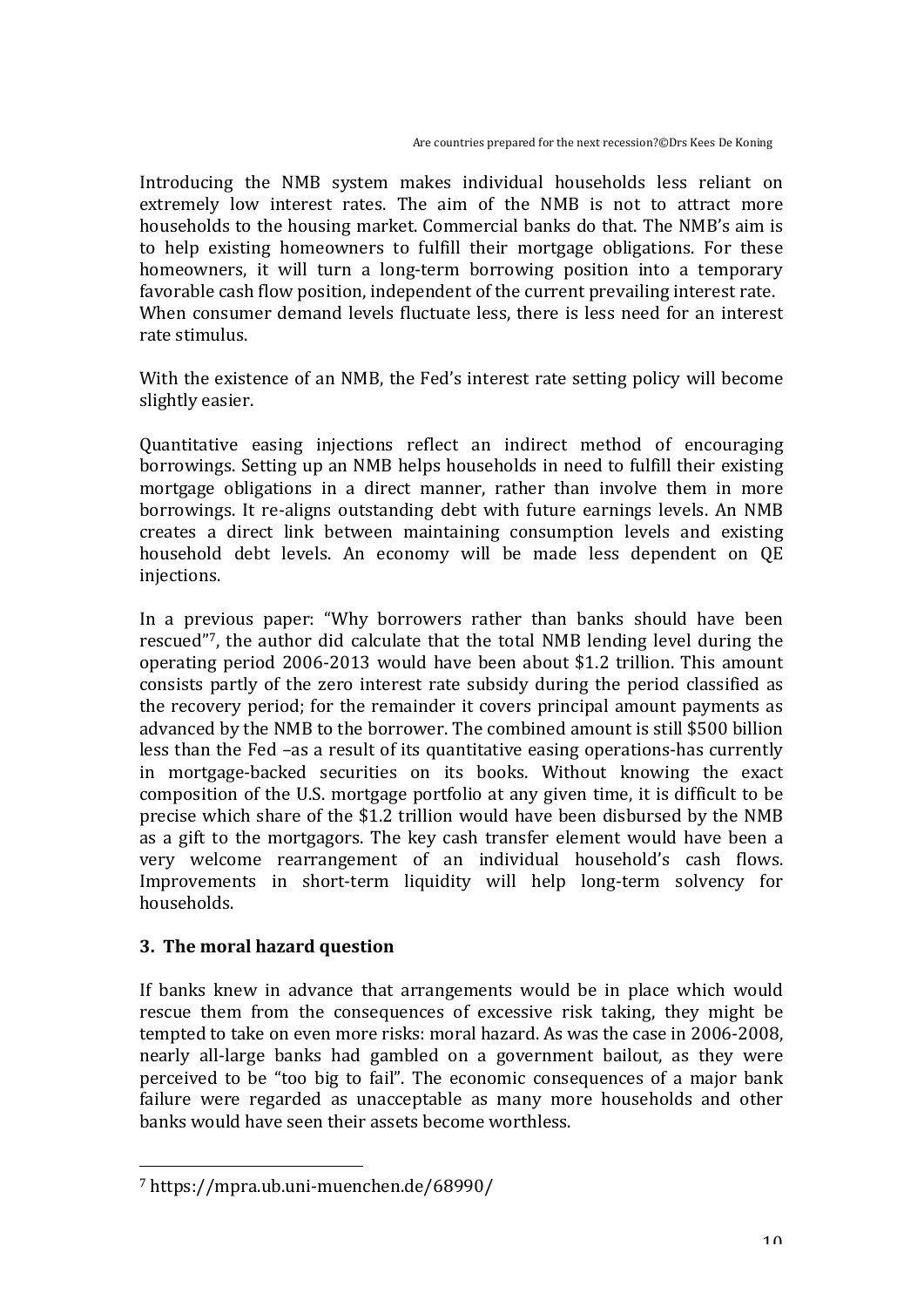If individual mortgage borrowers would know that in case times turn tough, they would be helped, they might also be tempted to borrow more than they could afford, or claim more quickly in stating that they could not afford the debt servicing.

Executing a borrowers' support program should therefore be accompanied by rules that impact both the banking sector and the Collective of Individual Households.

On the banking side the rescue of mortgage borrowers should be predicated on there being an environment of excessive lending. Banks make excessive profits during such a period until the levels of doubtful debtors go up. If a government decides to implement a borrowers' rescue program with the help of an NMB, banks will stand to generate even more profits, thanks to the improved risk environment. Therefore it is logical that banks pay a risk premium to the NMB in line with such excess profits, both during the excessive levels of lending as well as during the borrowers rescue program. In a way, the heavy fines regulators have imposed on a number of banks already demonstrate this logic albeit applied in a retrospective fashion.

On the mortgage borrowers side, the fact that they need to be helped should not be a scot-free process. It was therefore included in the NMB proposal that there need to be a clear distinction between a grant element and a repayment obligation. During the period designated by the authorities as the recovery period, the grant element was defined as a zero interest rate applied to the part payments provided by the NMB. This element represents the macro economic cash injection to help households to -at least partly- continue to spend money on other goods and services, rather than be forced to allocate income flows in a substantial manner to repay outstanding mortgage levels. This subsidy also helps to prevent large-scale home repossessions. The repayment obligations to the NMB will start the moment that the NMB grants a subordinated mortgage loan to the individual household. However as the aim of this whole process is to help shorten the economic recovery period, no specific repayment schedule is enforced other than repayment at the end of life or any sooner if the mortgagor wishes so. The applied interest rate suggested, could be the equivalent of a tenyear government bond rate plus a small margin. In case economic growth rates recover more quickly and income growth would allow a shorter repayment period, the NMB could enforce a ruling that principal repayments should start to be made over the subordinated mortgages. Once the rescue operation is declared to have started, it might be foreseen that some borrowers may be unduly quick to turn to the government for support.

The adoption of a few constraining factors should be considered. The first one is that the rescue program should not provide more than a fixed percentage of the monthly mortgage obligations. The percentage may differ from income class to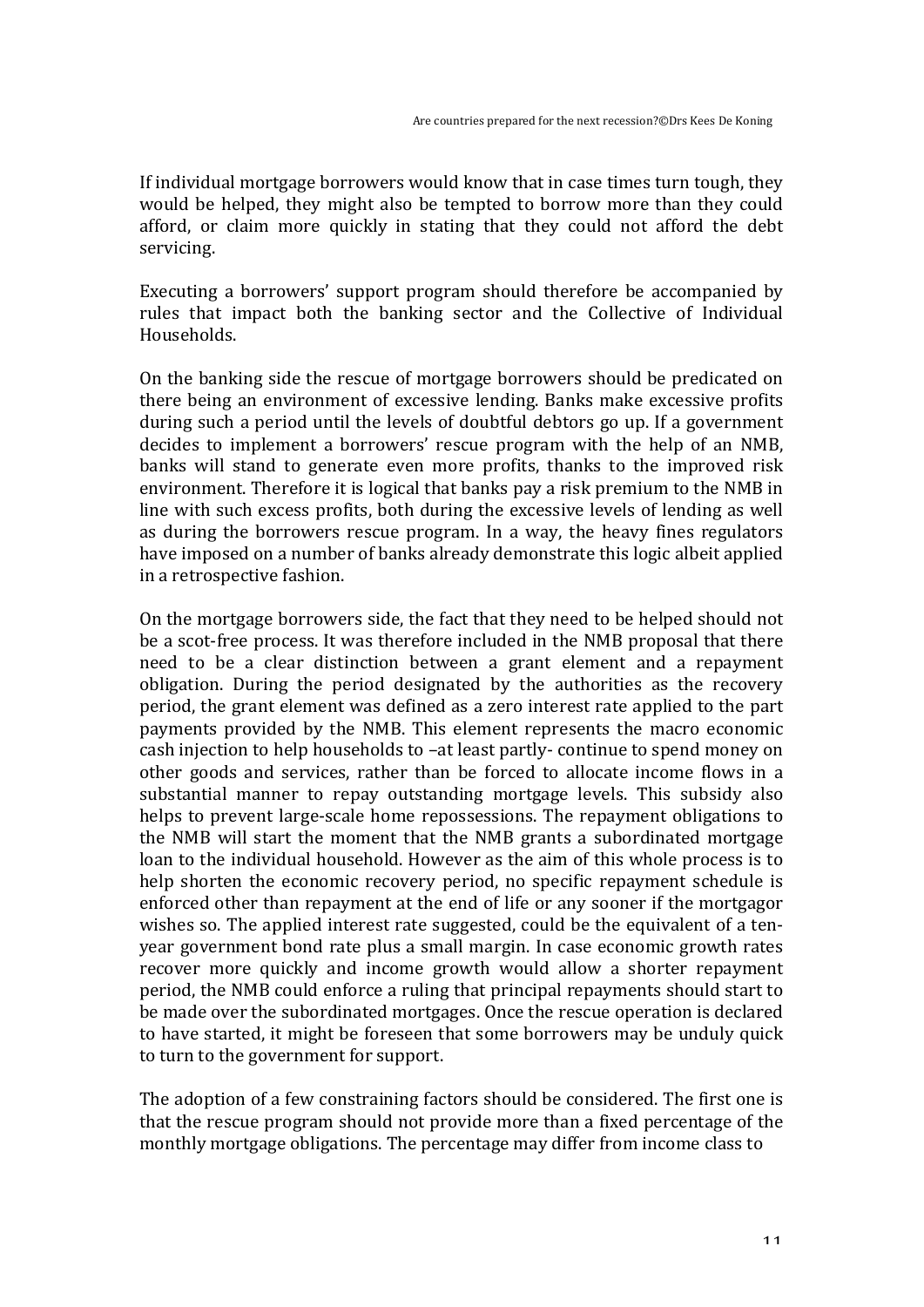income class, but it should not eliminate the responsibility of the borrowers to share in the monthly mortgage debt servicing. Secondly, in the event of excessive applications, an administrative brake may be used, so as to slow the number of loans being granted (which is the type of action which should have been applied to mortgage lending practices especially from 2002-2007).

#### **4 Possible application of an NMB type of action**

The case of the U.S. does indicate that it would be a suitable candidate to have an NMB system set up. There are more countries that could potentially follow in its footsteps: Canada for instance. In Europe, the U.K. has a high level of mortgagors, most of who are individual households, rather than landlords or company owners. It would therefore be a potential candidate. Sweden could be another country with its own currency and a high level of mortgagors. Interesting to consider would also be some Eurozone countries. The Netherlands, for instance, which has a high level of mortgage debt, could be a candidate, as could Ireland, Spain, Portugal and Finland. For the Eurozone countries it would imply a national solution to a national problem, rather than a Euro wide application of an interest rate policy or quantitative easing solution.

In the Far East countries like Japan, South Korea, China, Hong Kong might be potential candidates to establish an NMB, while further south Australia and New Zealand could also be candidates.

The more countries that set up an NMB type structure will help the world economy to avoid at least one on the threats to economic growth that may occur: the threat that illiquidity among individual households will be turned to wide spread insolvency with all the negative effects on employment levels and economic growth.

Drs Kees De Koning  $20th$  March  $2016$